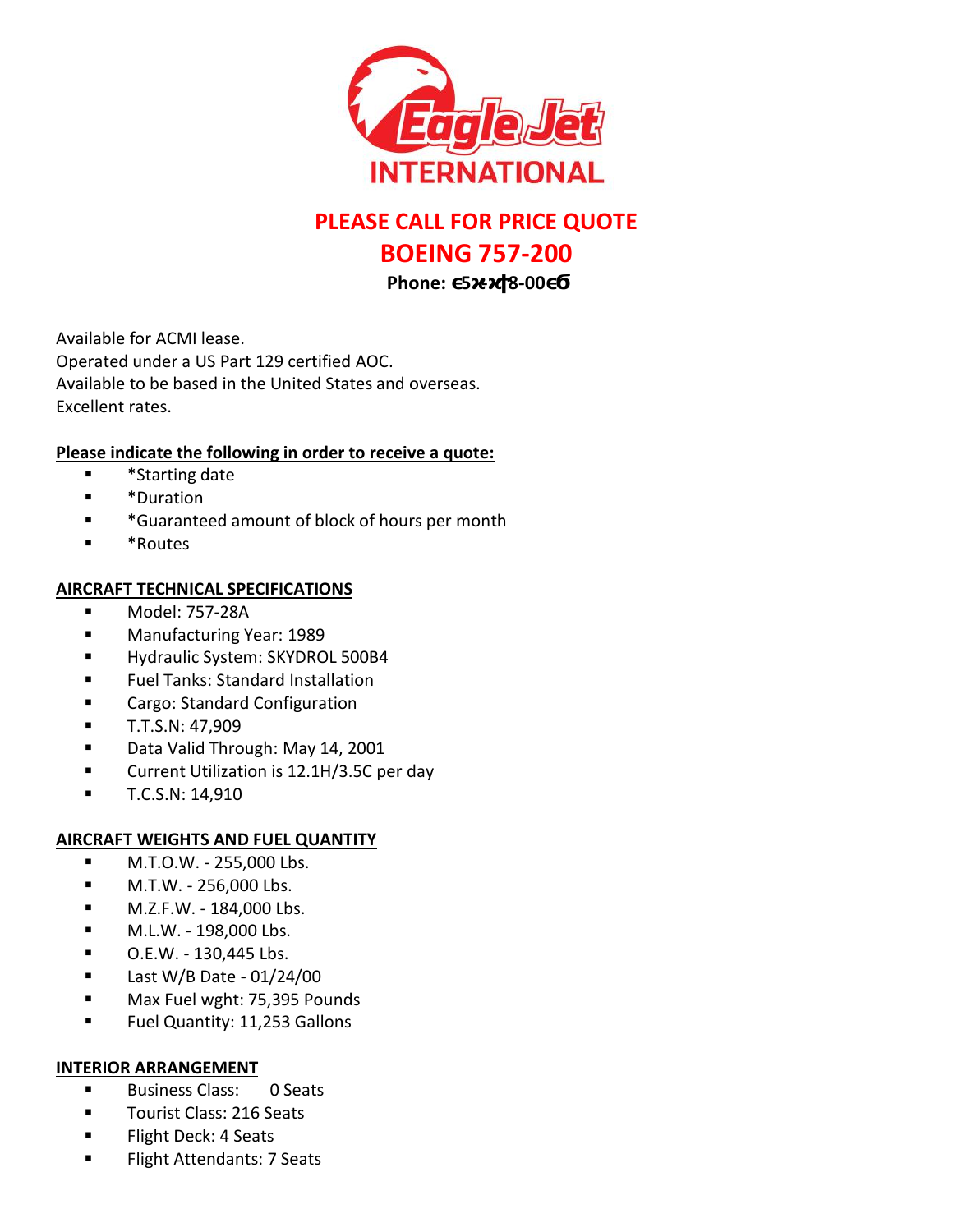- Galleys Location: G1A, G2, G4B
- Galley Manufacturer: Henshalls/Driessen
- **Lavatories: 2 forward, 2 mid aft**

#### **ENGINE #1**

- MODEL: RB211-535E4
- **TTSN: 39,079**
- $\blacksquare$  TCSN: 12,112
- **DIL TYPE: EXXON 2380**
- **THRUST: 41,000 Lbs**
- **Time since last shop visit: 1577**
- **Cyc.** since last shop visit: 574

#### **ENGINE #2**

- **MODEL: RB211-535E4**
- **TTSN: 35,769**
- $\blacksquare$  TCSN: 11,398
- **DIL TYPE: EXXON 2380**
- **THRUST: 41,000 Lbs**
- **Time since last shop visit: 611**
- **Cyc.** since last shop visit: 241

#### **APU**

- MODEL: GTCP331-200ER
- $\blacksquare$  TTSN: 14,210
- $\blacksquare$  TCSN: 4,412
- **TSO: UNKNOWN**
- **CSO: UNKNOWN**
- **APU OIL: EXXON 2380**
- Nose L.G. / Main L.G. Left / Main L.G. Right:
- All 3 gear have an 18,000 cycle limit and have 5,089 cycles since overhaul as of 05/14/01

#### **MAINTENANCE PROGRAM DESCRIPTION**

- A Check interval is 250 flight hours and the last accomplishment was on 04/19/01.
- C check interval is 6,000 flight hours and the last accomplishment was on 01/24/00.
- Full Boeing MPD S8C check last accomplished by ATA on 01/24/00.

# **Avionics Equipment Listing:**

| <b>Description</b>              | <b>Part Number</b> | <b>Quantity</b> | Vendor                     |
|---------------------------------|--------------------|-----------------|----------------------------|
| <b>ATC Transponder</b>          | <b>TPR-720</b>     |                 | Collins                    |
| Radio Altimeter                 | LRA-700            |                 | Collins                    |
| <b>DFDAU</b>                    | 775110-22-004      |                 | <b>United Technologies</b> |
| <b>DME</b> Interrogator         | <b>DME-700</b>     |                 | Collins                    |
| <b>EFIS Symbol Generator</b>    | <b>EFIP-701D</b>   |                 | Collins                    |
| <b>EFIS Instrument Computer</b> | <b>ICU-701</b>     |                 | Collins                    |
| <b>ADC</b>                      | 4040800-901        |                 | Honeywell                  |